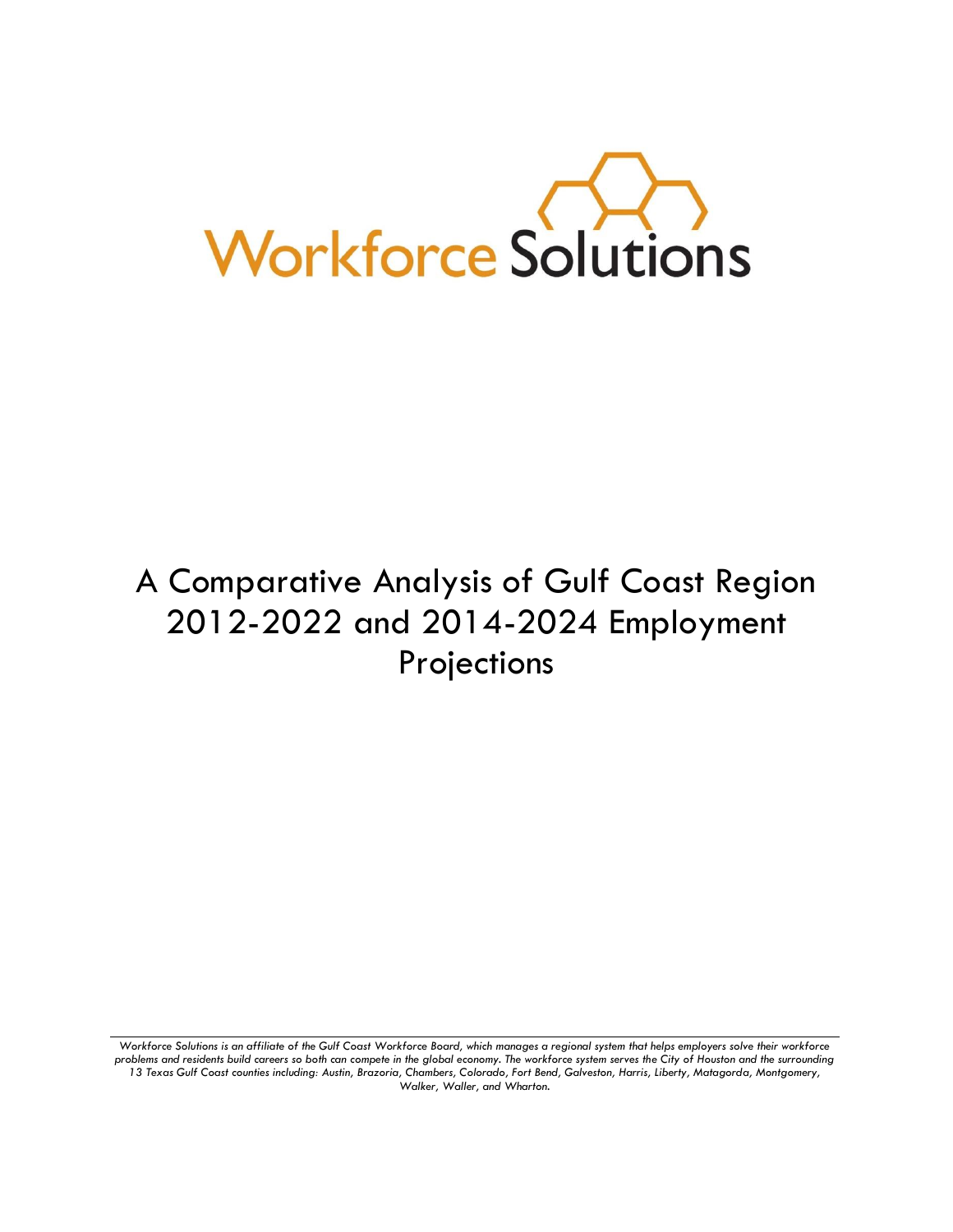## **Executive Summary**

This report examines changes in industry and occupational growth trends between the 2012-2022 and 2014-2024 Employment Projections as a result of changes in methodology by the Texas Workforce Commission coinciding with a downturn in the Gulf Coast regional economy. The following are the key findings from the analysis:

- Overall projected employment growth for the region was lowered from 23.8 percent to 22.4 percent across projections.
- 124 out of 274 4-digit NAICS industries experienced downward revisions to their projected growth; those related to manufacturing and oil and gas exploration saw the steepest declines.
- 150 industries saw upward revisions to their projected growth; the types of industries varied widely however many were service-sector and/or population driven.
- The number of occupations reported in the Employment Projections fell from 770 to 669 as a result of changes in estimation methodology; a consequence of this change was a larger number of jobs that could not be tied to a specific occupation.
- 7 occupations from the previous High-skill High-growth list were not published in the 2014- 2024 Employment Projections; the impact of these omissions on the current High-skill Highgrowth list proved limited as many highly similar occupations remain.
- 12 "new" occupations not previously found in the 2012-2022 Employment Projections were included in the latest set; most of these were small with less than 400 jobs.
- 320 of the 657 occupations common to both sets of projections saw their projected growth rates decline across projections; as before those experiencing the largest declines were related to manufacturing or oil and gas exploration.
- 338 of the 657 occupations common to both sets of projections saw either no change or increased expectations for job growth; those showing the largest increases were service-sector roles ranging from clerical, to personal, to professional.
- The share of occupations by educational requirements did not change significantly across projections after adjusting for the omitted 113 occupations; however, several individual occupations experienced changes in their respective educational requirements.
- Approximately 30 occupations saw changes in the amount of experience in a related occupation or the amount of on-the-job training required.

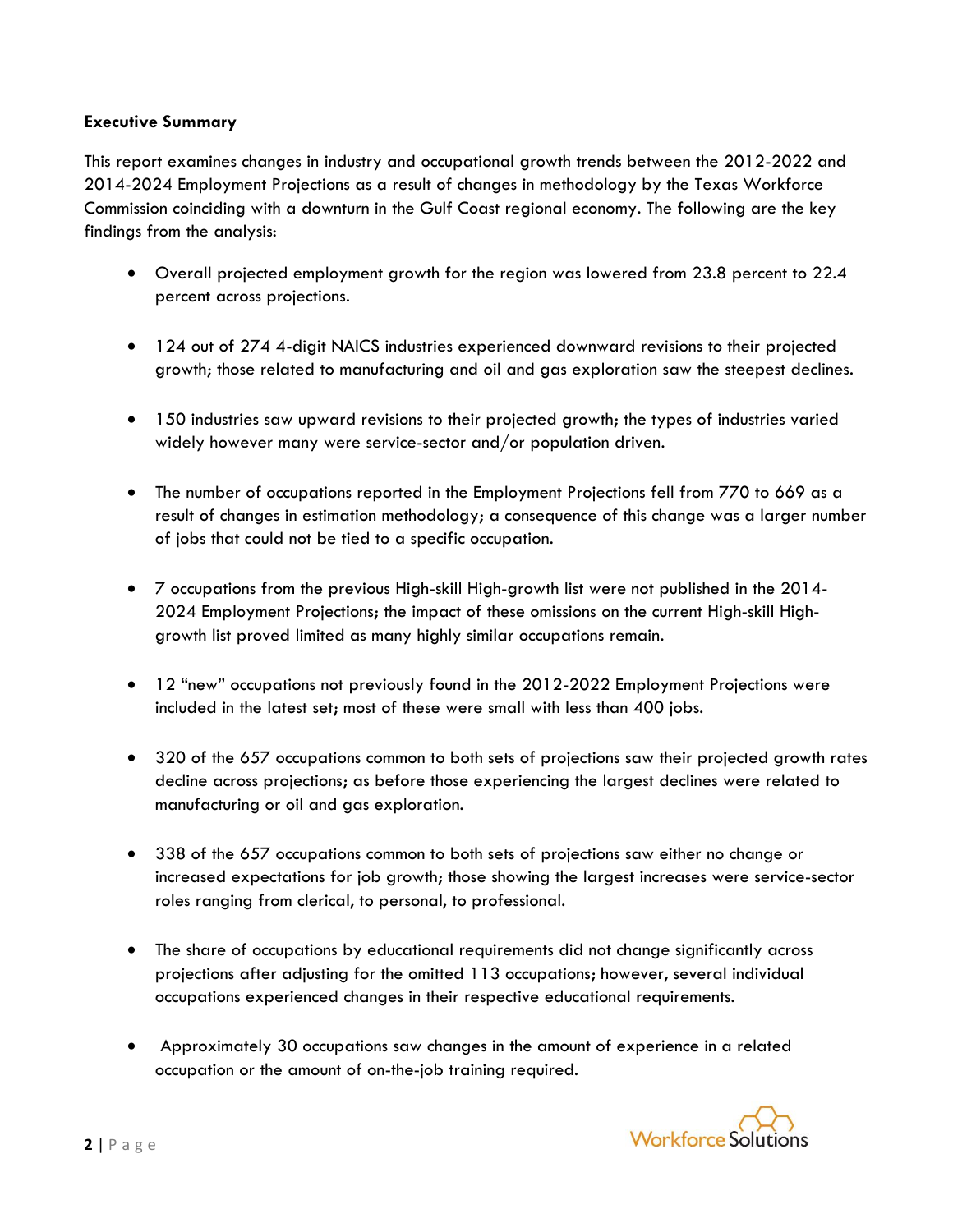#### **Introduction**

Over the past two decades, the Employment Projections have remained an essential piece of labor market information used to guide workforce development efforts by entities like the Gulf Coast Workforce Board. Updated every two years and projecting a decade into the future, the projections currently cover the timeframe of 2014 to 2024 and now supersede the previous set of 2012 to 2022. While it may seem contradictory to update long-term projections, these biannual revisions allow the data to reflect changes across various industries and occupations at regular intervals. As new fields and jobs emerge, or the growth prospects of existing industries and occupations change, it is important for workforce development practitioners to have the latest available information the reflects the evolving local economy.

This report will provide a systematic analysis of the differences between the previous 2012-2022 projections and the "new" 2014-2024 projections. The aim of this exercise is to catalog and highlight any and all differences between the two as they relate to changes in the industries and occupations from various standpoints such as projected growth rates, educational and work experience and on-the-job training requirements. This exercise takes on added importance given that the Texas Workforce Commission (TWC), which localizes estimates initially developed by the Bureau of Labor Statistics at the national level, recently changed its methodology. Previously the projections for the various Workforce Development Areas (WDAs) across the state were modeled after statewide estimates. With the advent of the most recent projections, TWC began producing estimates based on local data. This has resulted in significant changes to the number of occupations reported although the impact on topline estimates proved limited. Finally, it should be noted that the new projections for the Gulf Coast Region appear to capture the start of the downturn in the energy industry that began in late-2014. This is evidenced by significant downward revisions to projected growth in various industries and occupations that just a few years ago were expected to increase in many cases by double-digit percentages. The report will begin by exploring the changes in projected growth for industries across both sets of projections, which will then be followed by a similar but more extensive analysis of occupations based on several dimensions.

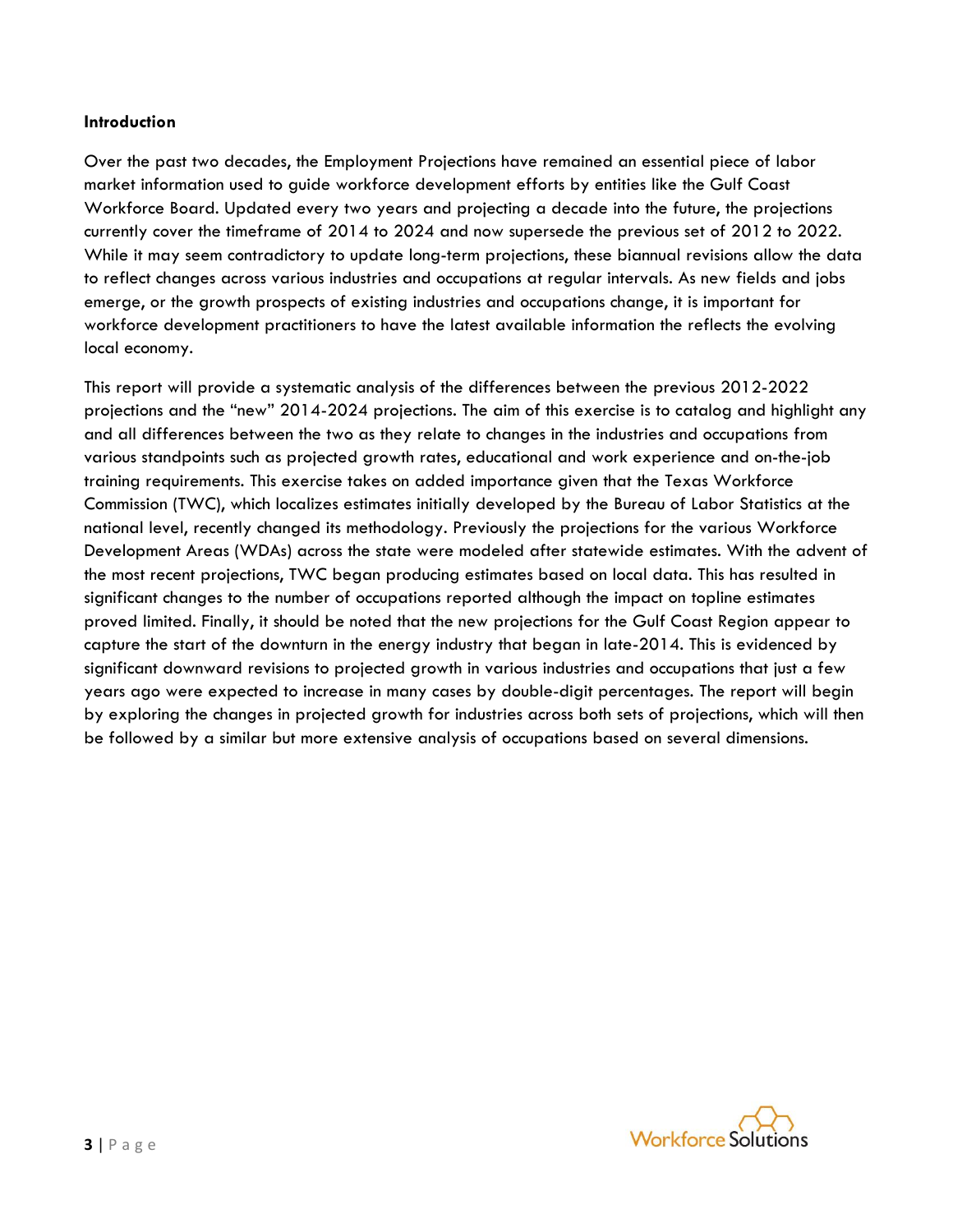# **Changes across the 2012-2022 and 2014-2024 Industry Employment Projections**

We begin with the topline employment levels of the two 10-year periods in question. Previously, employment in the 13-county region in 2012 was projected to be 2,987,190 rising to 3,699,620 in 2022 for a net increase of 712,430 jobs. The corresponding figures for 2014-2024 currently stand at 3,121,710 with an anticipated rise to 3,821,030 resulting in a net growth of 699,320 jobs. By advancing the employment projections by two years, the first noteworthy difference between the previous and current sets becomes apparent as the outlook for projected job growth in the Gulf Coast Region has been lowered by 13,110 jobs. This fall in expectations was also reflected in a lower projected growth rate of 23.8 percent for 2012-2022 compared to 22.4 percent for 2014-2024. (See Table 1.)

# **Table 1. Comparison of 2012-2022 to 2014-2024 Industry Employment Projections, 13-County Gulf Coast Region**

| <b>Projections Characterristics</b>    | 2012-2022<br><b>Projections</b> |           |           |
|----------------------------------------|---------------------------------|-----------|-----------|
| Average Annual Employment (Base Year)  | 2,987,190                       | 3,121,710 | 134,520   |
| Average Annual Employment (Final Year) | 3,699,620                       | 3,821,030 | 121,410   |
| <b>Projected Net Change</b>            | 712,430                         | 699,320   | $-13,110$ |
| <b>Projected Percent Change</b>        | 23.8%                           | 22.4%     | $-1.4$ pp |

Source: Texas Workforce Commission - LMCI

# **Industries with the Largest Declines in Growth Expectations across Projections**

However, this relatively small decline in percentage point terms (-1.4 pp) at the topline belied lowered growth expectations for many industries that just two years earlier were anticipated to deliver some of the Gulf Coast Region's strongest job growth. In total, 124 out of 274 4-digit NAICS industries for which data were available saw downward revisions in their projected growth to varying degrees. *Steel Product Manufacturing from Purchased Steel (NAICS 3312)* saw the largest decline with a 2012-2022 forecasted growth rate of  $+28.1$  percent that was subsequently lowered to  $-27.3$  percent for net percentage point decline of -55.4. This was followed by *Agriculture, Construction, & Mining Machinery Manufacturing (NAICS 3331)*, previous: +34.5 percent versus current: -20.7 percent, and *Other Fabricated Metal Product Manufacturing (NAICS 3329)*, previous +35.1 percent versus current: -14.9 percent.

In fact, among the top-10 industries experiencing the largest downward revisions in projected growth, seven were manufacturing-related while the remaining three belonged to oil and gas exploration, production, support services, or machinery and equipment rental and leasing. This latter industry was the only among these 10 to maintain a positive projected growth rate albeit significantly less than before. If not already apparent, the common thread among many of the industries with largest downward revisions was there either direct relation to oil and gas or their provision of inputs to the industry in the form of semi-finished materials, parts, or equipment. In short, the current 2014-2024 projections explicitly reflect the downturn in the energy industry that began in the fourth quarter of 2014 and more troublingly

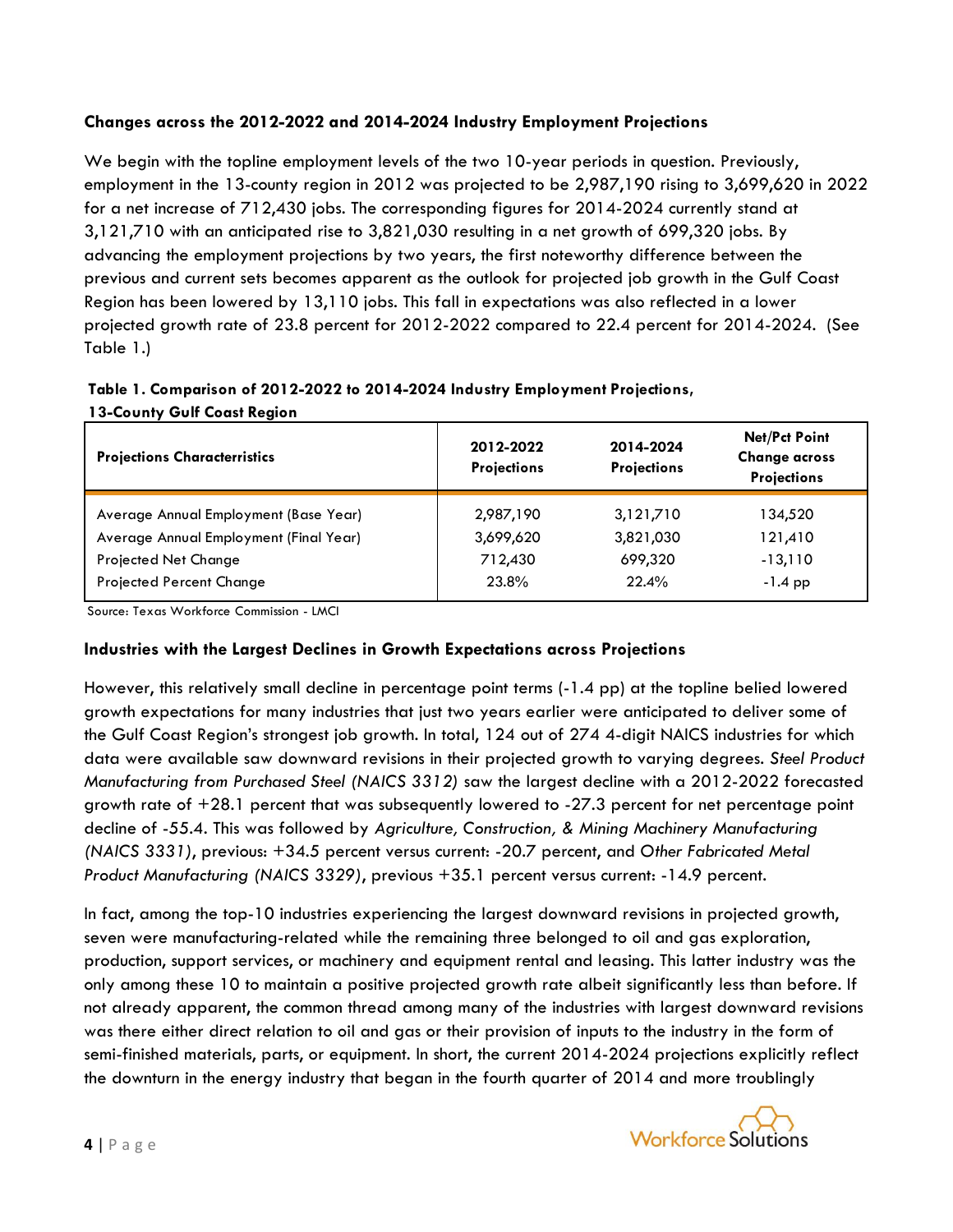suggest that the region's most important sector will continue to languish assuming no change in industry fundamentals before 2024. (see Table 2.)

| Table 2. Top-10 Industries with Largest Percentage Point Decline in Projected Growth between 13-County Gulf Coast Region |  |
|--------------------------------------------------------------------------------------------------------------------------|--|
| 2012-2022 and 2014-2014 Employment Projections                                                                           |  |

| <b>NAICS</b> | Industry Title                             | Annual<br>Average<br><b>Employment</b><br>2014 | Annual<br>Average<br><b>Employment</b><br>2024 | Percent<br>Change<br>2012-2022<br><b>Projections</b> | Percent<br>Change<br>2014-2024<br><b>Projections</b> | <b>Percentage Point</b><br><b>Change in Projected</b><br><b>Growth Rates</b><br>2012-2022<br>VS.<br>2014-2024 |
|--------------|--------------------------------------------|------------------------------------------------|------------------------------------------------|------------------------------------------------------|------------------------------------------------------|---------------------------------------------------------------------------------------------------------------|
| 3312         | Steel Product Mfg. from Purchased Steel    | 2,270                                          | 1,650                                          | 28.1%                                                | $-27.3\%$                                            | $-55.4\%$                                                                                                     |
| 3331         | Ag., Construction, & Mining Machinery Mfg. | 42,680                                         | 33,860                                         | 34.5%                                                | $-20.7\%$                                            | $-55.2\%$                                                                                                     |
| 3329         | Other Fabricated Metal Product Mfg.        | 17,590                                         | 14,970                                         | 35.1%                                                | $-14.9%$                                             | $-50.0\%$                                                                                                     |
| 2111         | Oil & Gas Extraction                       | 54,140                                         | 48,610                                         | 39.4%                                                | $-10.2\%$                                            | $-49.6%$                                                                                                      |
| 3327         | Machine Shops & Threaded Product Mfg.      | 13,700                                         | 10,900                                         | 25.3%                                                | $-20.4%$                                             | $-45.7\%$                                                                                                     |
| 3321         | Forging & Stamping                         | 2,970                                          | 2,390                                          | 25.5%                                                | $-19.5\%$                                            | $-45.0\%$                                                                                                     |
| 3328         | Coating, Engraving, & Heat Treating Metals | 7,470                                          | 6,320                                          | 29.5%                                                | $-15.4%$                                             | $-44.9%$                                                                                                      |
| 2131         | Support Activities for Mining              | 52,890                                         | 42,980                                         | 25.3%                                                | $-18.7\%$                                            | $-44.1%$                                                                                                      |
| 5324         | Machinery & Equip. Rental & Leasing        | 7,780                                          | 8,650                                          | 55.1%                                                | 11.2%                                                | $-43.9%$                                                                                                      |
| 3262         | Rubber Product Mfg.                        | 1,530                                          | 1,250                                          | 25.2%                                                | $-18.3\%$                                            | $-43.5%$                                                                                                      |

Source: Texas Workforce Commission - LMCI

<sup>1</sup> Denotes industry targeted by the Gulf Coast Workforce Board as of 2017.

#### **Industries with the Largest Increases in Growth Expectations across Projections**

Conversely, there were 150 industries that saw their projected rates of job growth post either smaller declines going forward, turn from negative to positive, or increase to an even faster pace across the two sets of projections. Some of the industries experiencing the sharpest upward expectation employed relatively few workers (e.g. < 50) therefore it proved useful to limit analysis to industries with a least 1,000 jobs as of 2014. Applying this criterion revealed that *Scientific Research and Development Services (NAICS 5417)* experienced the greatest reversal of fortunes with a previous projected decline of -14.2 percent compared to current projected growth of 18.8 percent. This was followed by *Pipeline Transportation of Natural Gas (NAICS 4862)*, previous: -14.9 percent versus current: 16.4 percent and *Book and News Dealers (NAICS 4512)*, previous: -12.9 percent versus current: 15.6 percent.

Among the remaining industries in the top-10 also seeing improvement across projections were those related to postal services, assisted living facilities, power generation, and office supply stores. While much more varied than the industries now projected to decline compared to the previous projections, in general the ones poised to accelerate consisted of largely service sector industries whose increases in employment are largely a function of the explosive population growth in the Gulf Coast over the past several years. On a final note, two healthcare-related industries not found in the 2012-2022 projections appeared in the current set and displayed relatively high rates of projected growth: Private and *Public* 

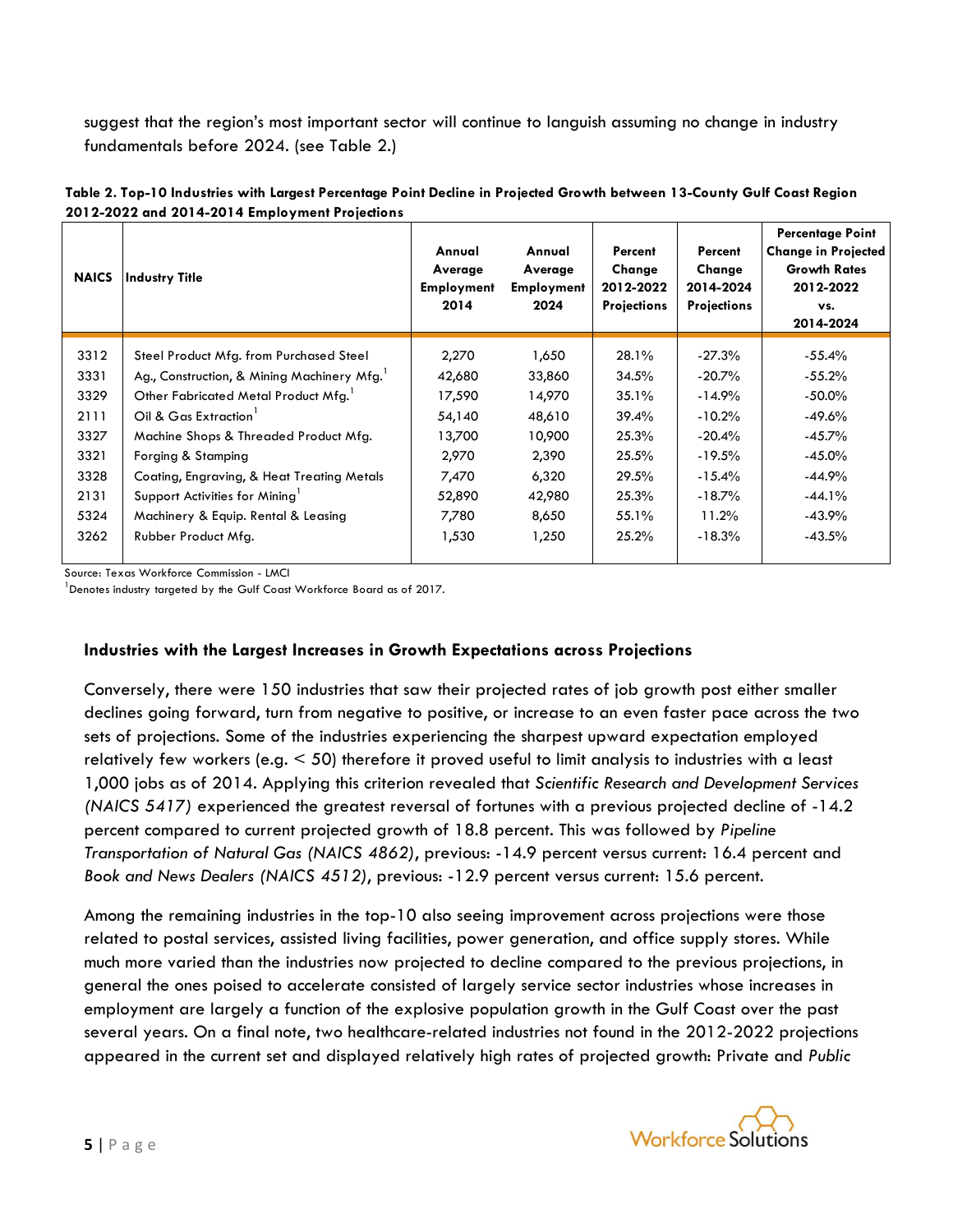*Specialty Hospitals (NAICS 6223)*, 30.4 percent and *Public and Private Psychiatric and Substance Abuse Hospitals (NAICS 6223)*, 34.4 percent.

| <b>NAICS</b> | Industry Title                                            | Annual<br>Average<br><b>Employment</b><br>2014 | Annual<br>Average<br><b>Employment</b><br>2024 | Percent<br>Change<br>2012-2022<br><b>Projections</b> | Percent<br>Change<br>2014-2024<br><b>Projections</b> | <b>Percentage Point</b><br><b>Change in Projected</b><br><b>Growth Rates</b><br>2012-2022<br>VS.<br>2014-2024 |
|--------------|-----------------------------------------------------------|------------------------------------------------|------------------------------------------------|------------------------------------------------------|------------------------------------------------------|---------------------------------------------------------------------------------------------------------------|
| 5417         | Scientific Research & Development Services                | 6,000                                          | 7,130                                          | $-14.2%$                                             | 18.8%                                                | 33.1%                                                                                                         |
| 4862         | Pipeline Transportation of Natural Gas                    | 6,110                                          | 7,110                                          | $-14.9%$                                             | 16.4%                                                | 31.2%                                                                                                         |
| 4512         | <b>Book &amp; News Dealers</b>                            | 1,670                                          | 1,930                                          | $-12.9%$                                             | $15.6\%$                                             | 28.5%                                                                                                         |
| 4911         | Postal Services, Public & Private                         | 9,400                                          | 10,750                                         | $-7.8%$                                              | 14.4%                                                | 22.1%                                                                                                         |
| 6233         | Continuing Care & Assisted Living Facilities              | 8,890                                          | 12,550                                         | 22.4%                                                | 41.2%                                                | 18.8%                                                                                                         |
| 2211         | Power Generation & Supply                                 | 12,260                                         | 14,910                                         | 4.5%                                                 | 21.6%                                                | $17.1\%$                                                                                                      |
| 4532         | Office Supplies, Stationery, & Gift Stores                | 4,790                                          | 5,310                                          | $-5.9\%$                                             | 10.9%                                                | 16.8%                                                                                                         |
| 3231         | <b>Printing &amp; Related Support Activities</b>          | 5,450                                          | 5,310                                          | $-18.3\%$                                            | $-2.6%$                                              | 15.7%                                                                                                         |
| 6117         | <b>Educational Support Services, Public &amp; Private</b> | 1,660                                          | 2,390                                          | 29.5%                                                | 44.0%                                                | 14.5%                                                                                                         |
| 6216         | <b>Home Health Care Services</b>                          | 47,920                                         | 72,890                                         | 38.5%                                                | 52.1%                                                | 13.6%                                                                                                         |

**Table 3. Top-10 Industries with Largest Percentage Point Increase in Projected Growth between 13-County Gulf Coast Region 2012-2022 and 2014-2014 Employment Projections<sup>1</sup>**

Source: Texas Workforce Commission - LMCI

 $^{\text{1}}$ Only includes industries with average annual employment in 2014 of 1,000 jobs or more.

# **Comparison of Occupational Projections 2012-2022 vs. 2014-2024**

The 2012-2022 projections included occupational projection data for 770 detailed occupations out of an approximate 820 total possible occupations at the 6-digit SOC level. It is to be expected that locally some occupations would lack sufficient data to be published either due to limited sample size and/or concerns over possible disclosure of respondent identifiable information. In other cases, certain occupations may simply be absent from the regional economy. Due to the inability to publish data on roughly 50 occupations, topline *reported* total employment differed from *summed* employment of all individual occupations. In the case of the 2012-2022 projections, reported employment in the base year stood at 2,987,190 while summed employment stood at 2,981,970. This translated to a difference of 5,220 jobs or 0.2 percent of total employment that could not be ascribed to any particular occupation. Similar results were found for 2022 indicating that overall, the previous set of projections were highly comprehensive in their reporting on the full range of occupations in the Gulf Coast Region.

# **Occupations Omitted from the 2014-2024 Employment Projections**

In contrast, the 2014-2024 occupational projections told a somewhat different story. First, data were reported for only 669 detailed occupations. This equated to 13.1 percent decrease in the total number of detailed occupations compared to the previous set of projections. Performing a cross verification

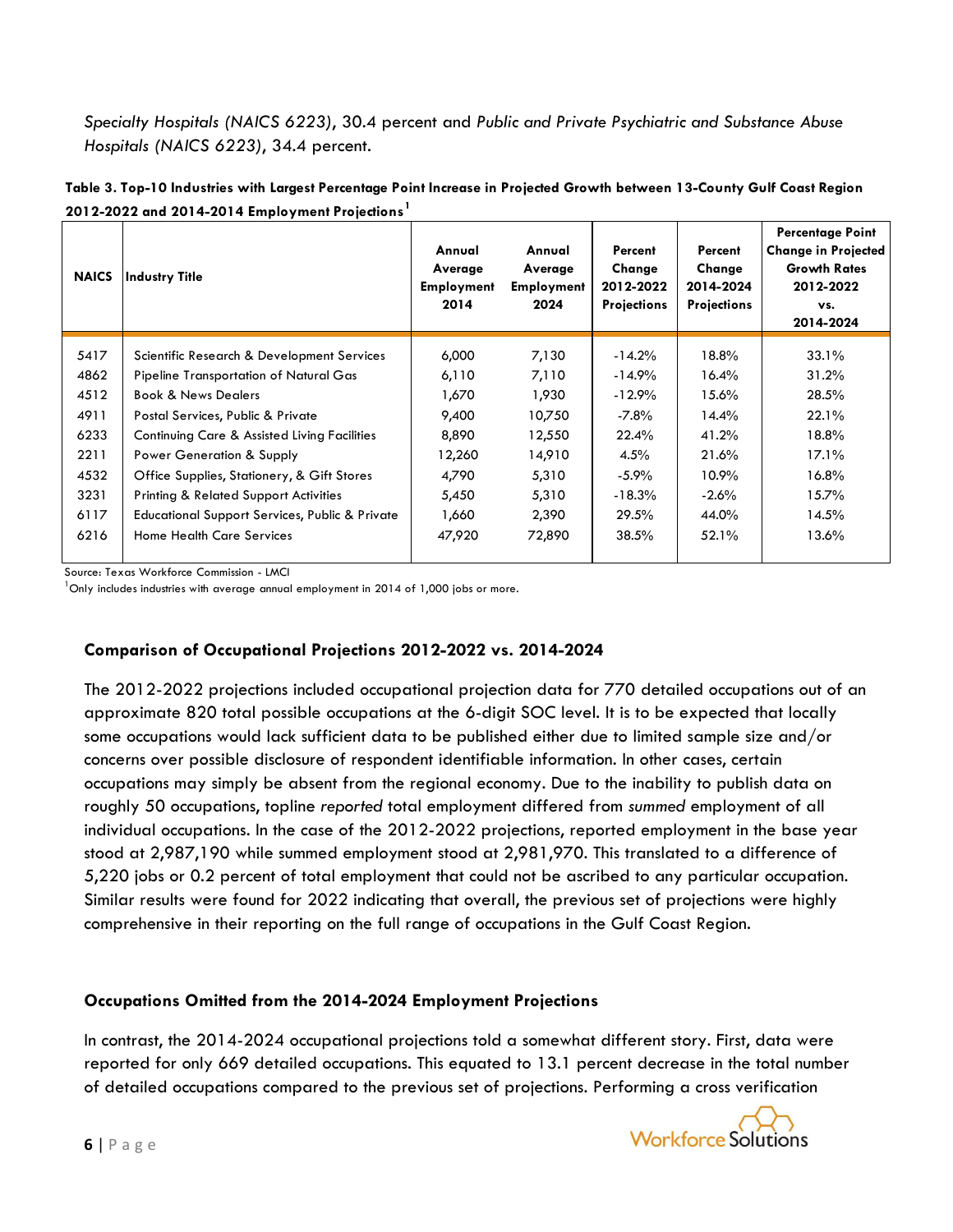process, it was determined that 113 occupations that were present in the 2012-2022 projections were absent from the 2014-2024 projections. However, there were 12 "new" occupations, which will be examined in a later section, that were present in the 2014-2024 projections but absent from the earlier 2012-2022 projections. The net result was a difference of 101 occupations between the previous and current projections.

Regardless, the smaller number of total occupations reported in the current projections resulted in a much larger number of jobs about which we have no information compared to the previous projections. In this instance, for base year 2014, total *reported* employment was 3,121,710 compared to a *summed* total of 3,078,540. This resulted in eight times more jobs (43,170, 1.4 percent of total employment) that could not be ascribed to any particular occupation. Similar results were found for reported and summed projected totals in 2024.

Returning to the 113 occupations omitted from the 2014-2024 projections, the following is a count of these "missing" occupations by major occupational group. *Production Occupations* lost the largest number of detailed occupations with 15, followed by *Construction and Extraction* (13), *Personal Care and Service* (11), *Arts, Design, Entertainment, Sports, and Media* (10), *Transportation and Material Moving* (9) and *Installation, Maintenance, and Repair* (9). Note that these figures do not reflect the addition of "new" occupations not present in the 2012-2022 projections. (See Chart 1.)

#### **Chart 1. Count of Occupations in Previous 13-County Gulf Coast Region 2012-2022 Occupational Employment Projections but Excluded from 2014-2024 Projections by Major Occupational Group**



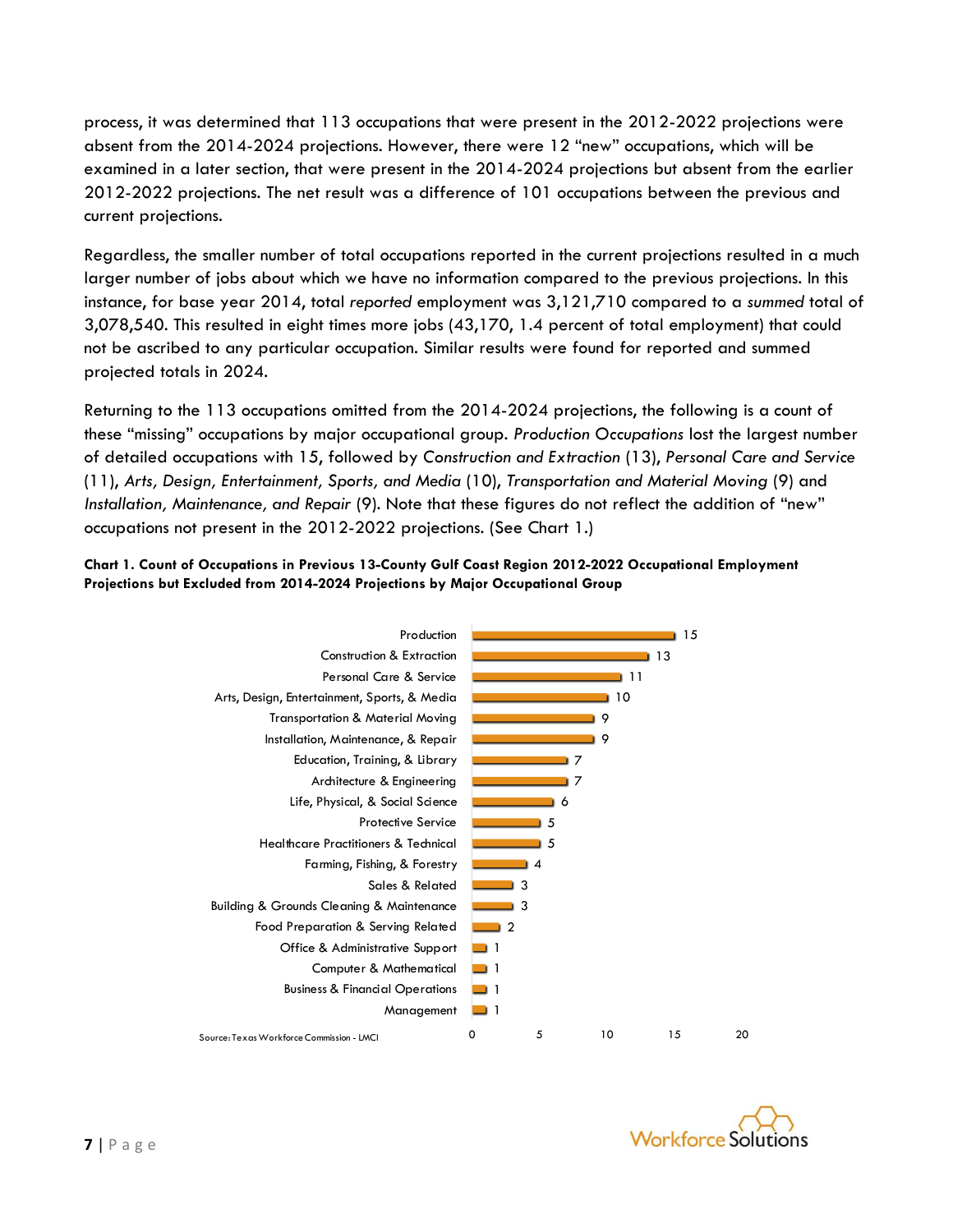# **"New" Occupations Included in the 2014-2024 Employment Projections**

As mentioned, the 2014-2024 projections included 12 "new" occupations not found in the previous projections. The common thread among these occupations was that most were quite small with 30 up to 380 jobs, excluding the outlier *Teachers and Instructors, All Other, Excluding Substitute Teachers*. This occupation had an average annual employment of 3,220 in 2014 projected to rise to 3,990 in 2024 and was one of three designated "*All Other*." Collectively, these new occupations came from an assortment of eight distinct occupational groups with no one group dominating. Altogether this group added up to 4,930 jobs in 2014 and with a projected increase to 5,930 jobs in 2024 although four are expected to see no growth over the 10-year period. (See Table 4.)

| <b>NAICS</b> | <b>Occupational Title</b>                                    | Annual<br>Average<br><b>Employment</b><br>2014 | Annual<br>Average<br><b>Employment</b><br>2024 | <b>Net Change</b><br>2014-2024 | Percent<br>Change<br>2014-2024 |
|--------------|--------------------------------------------------------------|------------------------------------------------|------------------------------------------------|--------------------------------|--------------------------------|
| 15-2091      | <b>Mathematical Technicians</b>                              | 120                                            | 130                                            | 10                             | 8.3%                           |
| 19-1032      | Foresters                                                    | 30                                             | 30                                             | 0                              | $0.0\%$                        |
| 19-2011      | Astronomers                                                  | 40                                             | 40                                             | 0                              | $0.0\%$                        |
| 19-2043      | <b>Hydrologists</b>                                          | 40                                             | 50                                             | 10                             | 25.0%                          |
| 23-1012      | <b>Judicial Law Clerks</b>                                   | 30                                             | 30                                             | 0                              | $0.0\%$                        |
| 23-1021      | Admin. Law Judges, Adjudicators, & Hearing Officers          | 380                                            | 410                                            | 30                             | 7.9%                           |
| 25-3097      | Teachers & Instructors, All Other, Exc. Substitute Teachers  | 3,220                                          | 3,990                                          | 770                            | 23.9%                          |
| 27-2011      | Actors                                                       | 270                                            | 320                                            | 50                             | 18.5%                          |
| 27-2099      | Entertainers/Performers, Sports & Related Workers, All Other | 180                                            | 210                                            | 30                             | 16.7%                          |
| 39-3019      | Gaming Service Workers, All Other                            | 180                                            | 180                                            | $\mathbf 0$                    | $0.0\%$                        |
| 47-4071      | Septic Tank Servicers & Sewer Pipe Cleaners                  | 260                                            | 320                                            | 60                             | 23.1%                          |
| 51-2011      | Aircraft Structure, Surfaces, Rigging, & Systems Assemblers  | 180                                            | 220                                            | 40                             | 22.2%                          |
|              | Total                                                        | 4,930                                          | 5,930                                          | 1,000                          | $20.3\%$                       |

| Table 4. "New" Occupations Present in 13-County Gulf Coast Region 2014-2024 Projections Not Found Previous in |
|---------------------------------------------------------------------------------------------------------------|
| 2012-2022 Projections                                                                                         |

Source: Texas Workforce Commission - LMCI

## **Occupations with the Largest Declines in Growth Expectations across Projections**

As noted earlier topline growth expectations for industries, which also applies to occupations, saw only a slight decline from 23.8 percent to 22.4 percent between 2012-2022 and 2014-2024. However, among the 657 occupations common to both sets of projections, 320 or just under half saw their projected growth rates decline across projections. Limiting analysis to occupations with average annual employment in 2014 of at least 1,000 jobs yielded similar results to those observed among industries with lowered growth outlooks. All of the top-10 occupations in this instance were related to manufacturing or direct oil and gas exploration.

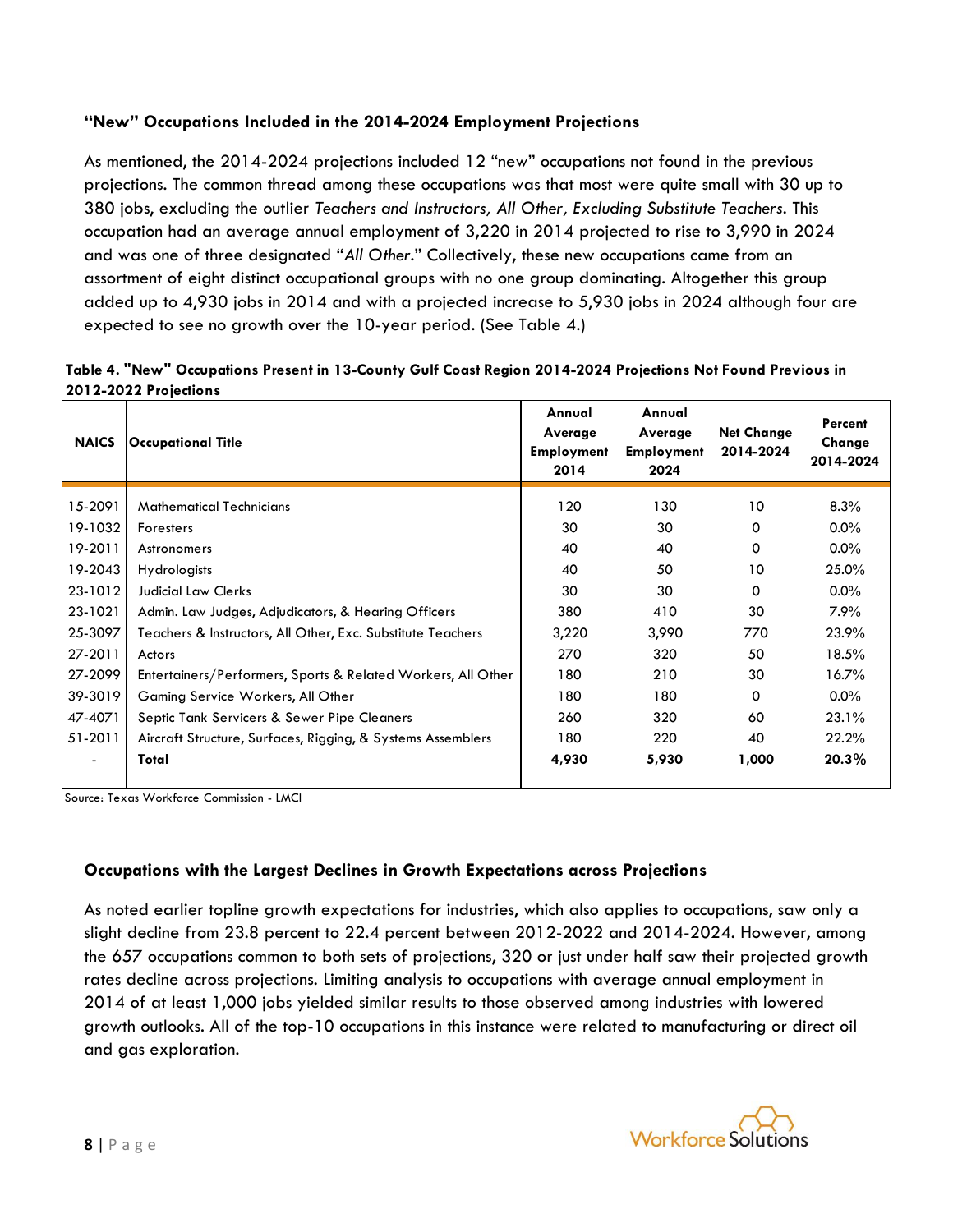# **"Missing" Occupations' Impact on the Current Gulf Coast Workforce Board**

# **High-skill High-growth Occupation List as of 2017**

Among these 113 occupations "missing" from the 2014-2024 projections, seven were previously designated as High-skill High-growth based on 2012-2022 projection data. As was the case among the "new" occupations described earlier, most of these occupations were fairly small with most containing fewer than 340 jobs. One exception, *Computer Hardware Engineers*, was estimated to have 1,560 jobs in 2012 rising to 1,870 in 2022. It should however be noted that the absence of these occupations from the current High-skill High-growth list does not signify a lack of support on the part of the Gulf Coast Workforce Board. Currently and in past, the Board has typically included nearly all *Engineers*, *Primary, Secondary and Special Education Instructors*, and *Healthcare practitioner and Technical Occupations* regardless of size, growth, rates etc. due to persistent demand for workers in these fields. Therefore, while not explicitly targeted by the Board, their association with other similar High-skill High-growth occupations ensures that they will continue to be recognized as providing strong career prospects for region's workforce. (See table below)

| <b>NAICS</b>             | <b>Industry Title</b>                              | Annual<br>Average<br><b>Employment</b><br>2012 | Annual<br>Average<br><b>Employment</b><br>2022 | <b>Net Change</b><br>2012-2022 | Percent<br>Change<br>2012-2022 |
|--------------------------|----------------------------------------------------|------------------------------------------------|------------------------------------------------|--------------------------------|--------------------------------|
| 17-2021                  | <b>Agricultural Engineers</b>                      | 10                                             | 10                                             | 0                              | $0.0\%$                        |
| 17-2061                  | <b>Computer Hardware Engineers</b>                 | 1,560                                          | 1,870                                          | 310                            | 19.9%                          |
| 17-2161                  | <b>Nuclear Engineers</b>                           | 160                                            | 200                                            | 40                             | 25.0%                          |
| 25-2023                  | Career/Technical Education Teachers, Middle School | 340                                            | 440                                            | 100                            | 29.4%                          |
| 25-2059                  | Special Education Teachers, All Other              | 140                                            | 170                                            | 30                             | 21.4%                          |
| 29-1022                  | Oral & Maxillofacial Surgeons                      | 80                                             | 100                                            | 20                             | 25.0%                          |
| 29-1023                  | Orthodontists                                      | 200                                            | 240                                            | 40                             | 20.0%                          |
| $\overline{\phantom{0}}$ | Total                                              | 2,490                                          | 3,030                                          | 540                            | 21.7%                          |
|                          | Source: Texas Workforce Commission - LMCI          |                                                |                                                |                                |                                |

**Occupations Designated as High-skill High-growth in 2012-2022 Projections Not Published in 2014-2024 Projections**

*Welding, Soldering, & Brazing Mach Setters/Operators/Tenders (SOC 51-4122)*, not to be confused with *Welders, Cutters, Solderers, & Brazers (SOC 51-4121)*, were projected to grow 51.3 percent during the 2012-2022 timeframe which stood in stark contrast to their 2014-2024 projected decline of -18.4 percent. This translates to 69.7 percentage point decrease between the previous and current projections. This was followed by *Heat Treating Equipment Setters, Operators, & Tenders (SOC 51-4191)* previous: +29.3 percent versus current: -26.2 percent, and *Milling & Planing Machine Setters, Operators, & Tenders (SOC 51-4035)* previous: +17.4 percent versus current: -30.8 percent. Lastly, the final two in this top-10 list: *Petroleum Engineers (SOC 17-2171)* and CNC Machine Tool Operators, Metal/Plastic (SOC 51- 4011), were the only occupations in this group to maintain positive growth expectations in 2014-2024 with projected increases of +6.5 percent and +9.0 percent respectively, however these figures were down significantly from  $+48.7$  percent and  $+49.7$  percent just a few years earlier. (See Table 5.)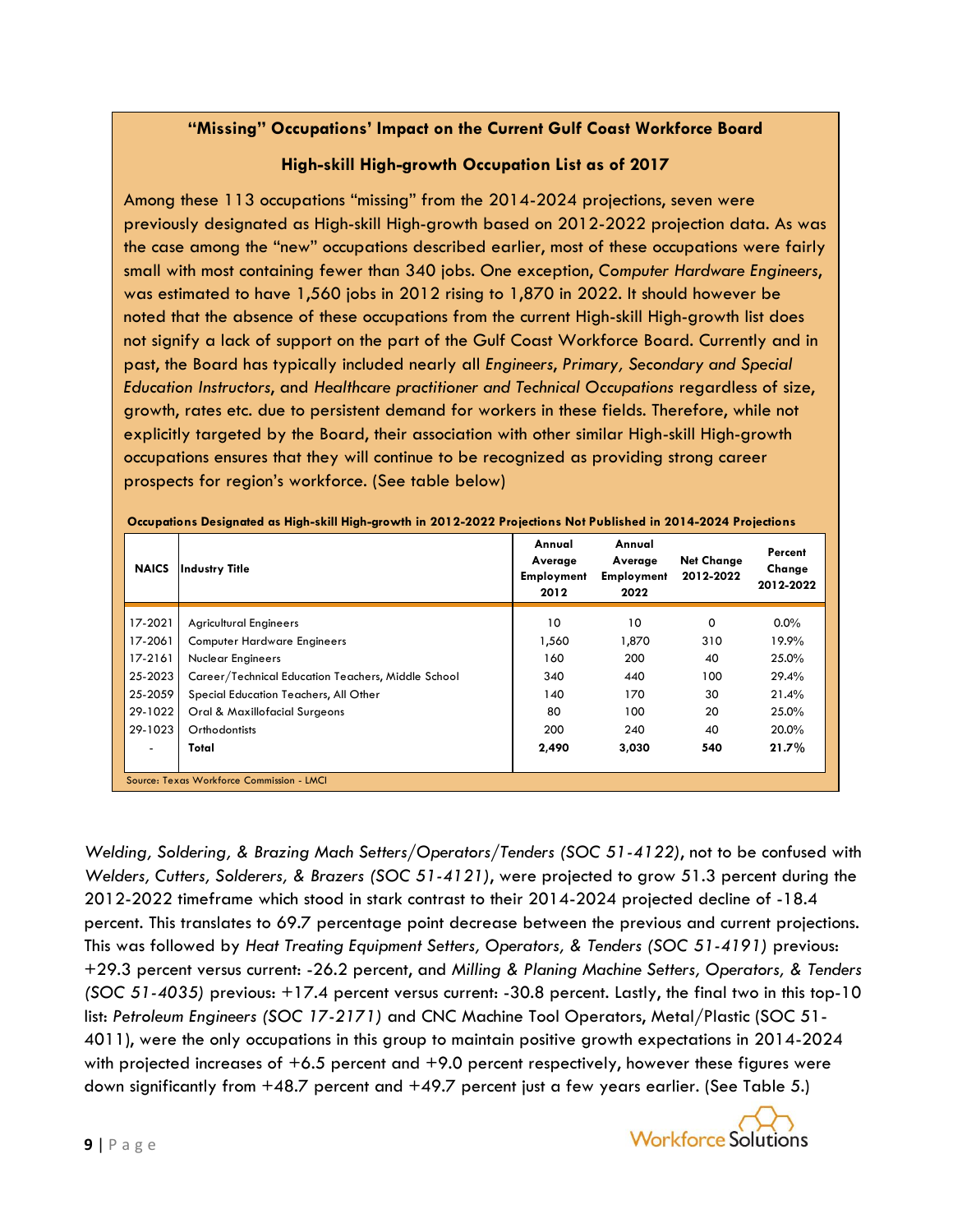| <b>NAICS</b> | <b>Occupational Title</b>                               | Annual<br>Average<br><b>Employment</b><br>2014 | Annual<br>Average<br><b>Employment</b><br>2024 | Percent<br>Change<br>2012-2022<br><b>Projections</b> | Percent<br>Change<br>2014-2024<br><b>Projections</b> | <b>Percentage Point</b><br><b>Change in Projected</b><br><b>Growth Rates</b><br>2012-2022<br>VS.<br>2014-2024 |
|--------------|---------------------------------------------------------|------------------------------------------------|------------------------------------------------|------------------------------------------------------|------------------------------------------------------|---------------------------------------------------------------------------------------------------------------|
| 51-4122      | Welding, Soldering, & Brazing Mach Setters/Oprs/Tenders | 1,520                                          | 1,240                                          | 51.3%                                                | $-18.4\%$                                            | -69.7%                                                                                                        |
| 51-4191      | Heat Treating Equipment Setters, Oprs, & Tenders        | 1,220                                          | 900                                            | 29.3%                                                | $-26.2%$                                             | $-55.5\%$                                                                                                     |
| 51-4035      | Milling & Planing Machine Setters, Oprs, & Tenders      | 1,590                                          | 1,100                                          | 17.4%                                                | $-30.8\%$                                            | $-48.2%$                                                                                                      |
| 51-4034      | Lathe/Turning Mach Tool Setters/Oprs/Tenders            | 3,620                                          | 2,540                                          | 17.1%                                                | $-29.8%$                                             | $-46.9%$                                                                                                      |
| 47-5013      | Service Unit Operators, Oil, Gas, & Mining <sup>2</sup> | 7,860                                          | 6,540                                          | 28.7%                                                | $-16.8%$                                             | $-45.5\%$                                                                                                     |
| 47-5012      | Rotary Drill Operators, Oil & Gas                       | 4,550                                          | 3,770                                          | 28.3%                                                | $-17.1\%$                                            | $-45.5\%$                                                                                                     |
| 47-5011      | Derrick Operators, Oil & Gas                            | 3,400                                          | 2,860                                          | 28.4%                                                | $-15.9\%$                                            | $-44.2%$                                                                                                      |
| 47-5071      | Roustabouts, Oil & Gas                                  | 8,330                                          | 7,090                                          | 27.4%                                                | $-14.9\%$                                            | $-42.3%$                                                                                                      |
| 17-2171      | Petroleum Engineers <sup>2</sup>                        | 10,700                                         | 11,400                                         | 48.7%                                                | 6.5%                                                 | $-42.1%$                                                                                                      |
| 51-4011      | Computer-Controlled Machine Tool Oprs, Metal/Plastic    | 5,240                                          | 5,710                                          | 49.7%                                                | $9.0\%$                                              | $-40.8%$                                                                                                      |

**Table 5. Top-10 Occupations with Largest Percentage Point Decline in Projected Growth between 2012-2022 and 2014-2014, 13-County Gulf Coast Region Employment Projections<sup>1</sup>**

Source: Texas Workforce Commission - LMCI

 $1$ Only includes occupations with average annual employment in 2014 of 1,000 jobs or more.

 $^2$ Denotes High-skill High-growth occupation targeted by the Gulf Coast Workforce Board as of 2017.

#### **Occupations with the Largest Increases in Growth Expectations across Projections**

In a continuation of the parallels previously observed between industries and occupations, the occupations with the most upwardly revised expectations were much more varied than those projecting declines. Once again limiting analysis to occupations with at least 1,000 jobs as of 2014, we find that services tended to dominate with Data Entry Keyers (SOC 43-9021) posting the largest reversal of this group. Previously this occupation was expected to decline -17.7 percent between 2012-2022. It is now anticipated to grow 7.0 percent between 2014-2024 for 24.7 percentage point increase. This was perhaps one of the most surprising developments across projections given that this occupation's job duties according to O\*Net Online consist of "Operat[ing] a data entry device, such as keyboard or photo composing perforator. Duties may include verifying data and preparing materials for printing." Given trends in automation along with these activities largely being subsumed within general office functions, the driving forces behind this trend are uncertain. Two possibilities include the incorporation of new on-the-ground knowledge into the estimation process or that the rapid population growth of the past several years will offset declines that might have otherwise occurred.

Other occupations experiencing sharp upward revisions in growth expectations were *Postal Service Mail Carriers (SOC 43-5052)*, previous: -6.9 percent versus current: 16.5 percent, and *Reinforcing Iron & Rebar Workers (SOC 47-2171)* previous: +23.8 percent versus current: +46.9 percent. The latter occupation may be related to the rapid growth in the *Construction* that continued to take place through 2014 although year-over-year job growth in this sector has now been in a state of decline since mid-2016. Lastly, one occupation deserving an honorable mention and excluded from the above analysis due to its sub-1,000 employment level was that of *Wind Turbine Service Technicians (SOC 49-9081)*. Among all 657 occupations common to both sets of projections, this occupation related to alternative energy not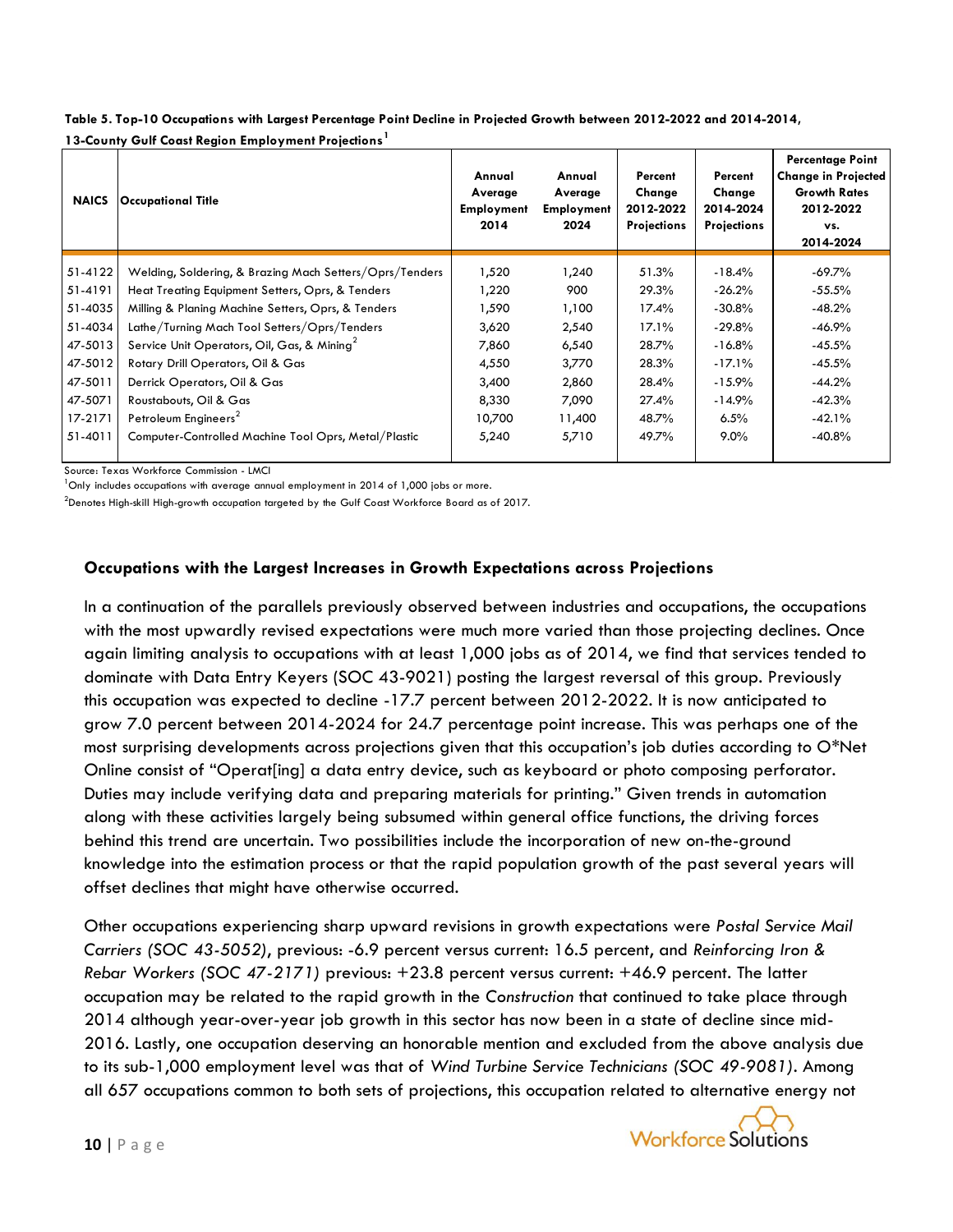only had the largest upward revision of any occupation but also held the title of the occupation with the fastest projected growth rate. Over the 2012-2022 timeframe this occupation was already projected to grow substantially faster than average at 44.9 percent. Current projections now anticipate a growth rate of 96.8 percent, effectively doubling this occupation's job count over the 10-year period. (See Table 6.)

| <b>NAICS</b> | <b>Occupational Title</b>                                   | Annual<br>Average<br><b>Employment</b><br>2014 | Annual<br>Average<br><b>Employment</b><br>2024 | Percent<br>Change<br>2012-2022<br><b>Projections</b> | Percent<br>Change<br>2014-2024<br><b>Projections</b> | <b>Percentage Point</b><br><b>Change in Projected</b><br><b>Growth Rates</b><br>2012-2022<br>vs.<br>2014-2024 |
|--------------|-------------------------------------------------------------|------------------------------------------------|------------------------------------------------|------------------------------------------------------|------------------------------------------------------|---------------------------------------------------------------------------------------------------------------|
| 43-9021      | Data Entry Keyers                                           | 5,000                                          | 5,350                                          | $-17.7\%$                                            | 7.0%                                                 | 24.7%                                                                                                         |
| 43-5052      | <b>Postal Service Mail Carriers</b>                         | 5,510                                          | 6,420                                          | $-6.9\%$                                             | 16.5%                                                | 23.4%                                                                                                         |
| 47-2171      | Reinforcing Iron & Rebar Workers                            | 1,430                                          | 2,100                                          | 23.8%                                                | 46.9%                                                | 23.1%                                                                                                         |
| 35-3022      | Counter Attendants; Cafeteria/Food Concession/Coffee Shop   | 17,760                                         | 24,700                                         | 17.3%                                                | 39.1%                                                | 21.8%                                                                                                         |
| 47-2181      | Roofers                                                     | 1,080                                          | 1,440                                          | 14.0%                                                | 33.3%                                                | 19.4%                                                                                                         |
| 43-5021      | <b>Couriers &amp; Messengers</b>                            | 1,490                                          | 1,840                                          | $5.8\%$                                              | 23.5%                                                | 17.7%                                                                                                         |
| 43-5053      | Postal Service Mail Sorters/Processors/Processing Mach Oprs | 1,480                                          | 1,560                                          | $-10.4\%$                                            | 5.4%                                                 | 15.8%                                                                                                         |
| 35-1011      | <b>Chefs &amp; Head Cooks</b>                               | 2,720                                          | 3,720                                          | 21.9%                                                | 36.8%                                                | 14.9%                                                                                                         |
| 35-3011      | <b>Bartenders</b>                                           | 8,900                                          | 12,640                                         | 28.0%                                                | 42.0%                                                | 14.1%                                                                                                         |
| 43-4181      | Reservation & Transportation Ticket Agents & Travel Clerks  | 2,150                                          | 2,610                                          | 8.4%                                                 | 21.4%                                                | 13.0%                                                                                                         |

**Table 6. Top-10 Occupations with Largest Percentage Point Increases in Projected Growth between 2012-2022 and 2014-2014, 13-County Gulf Coast Region Employment Projections<sup>1</sup>**

Source: Texas Workforce Commission - LMCI

 $^{\text{1}}$ Only includes occupations with average annual employment in 2014 of 1.000 jobs or more.

#### **Ch**ange**s in Typical Educational Requirements across Projections**

Given the loss of over 100 occupations between the two sets of projections, it was worth examining the extent to which the share of occupations by typical education required also changed. Among the eight official levels of educational attainment, the number of occupations requiring a *high school diploma or equivalent* saw the largest decrease, down from 329 to 257. This resulted in its share falling from 43 percent to 38 percent of all occupations. The number of occupations requiring *bachelor's degree* also saw a modest decline from 163 to 158, however its share of occupations actually *rose* from 21 percent to 24 percent. Beyond these changes, the proportions of occupations by typical educational requirement saw little to no movement. At first glance the above dynamic between high school diplomas and bachelor's degree would seem to reinforce the notion that educational requirements increase over time, especially between high school and traditional four-year postsecondary education as these remain the two largest categories. While in the long-run this might prove true, adjusting for the occupations eliminated from the 2014-2024 projections revealed that the majority of the change could attributed an over-representation of excluded occupations requiring only a high school diploma and an under-representation of occupations requiring a bachelor's degree. Once this was taken into account, the magnitude of the changes between these educational levels dropped substantially indicating that the overall mix of educational requirements for occupations has not changed significantly across employment projections. (See Table 7.)

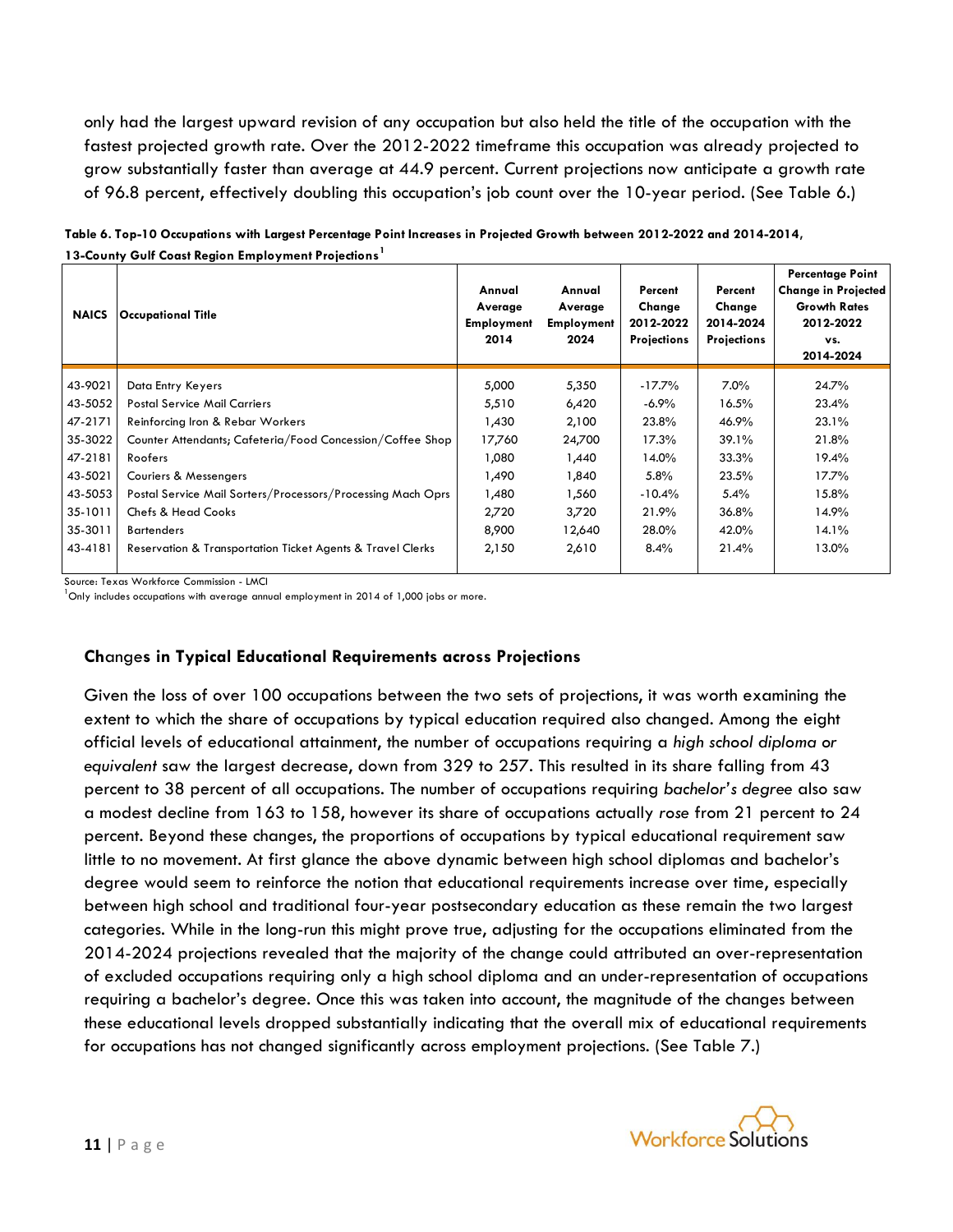| <b>Typical Education Required</b>                       | No. of<br><b>Occupations</b><br><b>Requiring Typical</b><br><b>Education</b><br>$(2012 - 2022)$ | No. of<br><b>Occupations</b><br>Education<br>$(2014 - 2024)$ | Pct of<br><b>Occupations</b><br><b>Education</b><br>$(2012 - 2022)$ | Pct of<br><b>Occupations</b><br><b>Requiring Typical Requiring Typical Requiring Typical</b><br><b>Education</b><br>(2014-2024) |
|---------------------------------------------------------|-------------------------------------------------------------------------------------------------|--------------------------------------------------------------|---------------------------------------------------------------------|---------------------------------------------------------------------------------------------------------------------------------|
| Less than high school/No formal educational credential* | 92                                                                                              | 83                                                           | 12%                                                                 | 12%                                                                                                                             |
| High school diploma or equivalent                       | 329                                                                                             | 257                                                          | 43%                                                                 | 38%                                                                                                                             |
| Some college, no degree                                 | 4                                                                                               | 6                                                            | $1\%$                                                               | $1\%$                                                                                                                           |
| Postsecondary non-degree award                          | 39                                                                                              | 39                                                           | 5%                                                                  | 6%                                                                                                                              |
| Associate's degree                                      | 47                                                                                              | 40                                                           | $6\%$                                                               | 6%                                                                                                                              |
| Bachelor's degree                                       | 163                                                                                             | 158                                                          | 21%                                                                 | 24%                                                                                                                             |
| Master's degree                                         | 37                                                                                              | 31                                                           | 5%                                                                  | 5%                                                                                                                              |
| Doctoral or professional degree                         | 59                                                                                              | 55                                                           | 8%                                                                  | 8%                                                                                                                              |
| Total                                                   | 770                                                                                             | 669                                                          | $100\%$                                                             | $100\%$                                                                                                                         |

**Table 7. Count and Percent Share of Occupations by Typical Education Required, 2012-2022 and 2014-2024, 13-County Gulf Coast Region Occupational Employment Projections**

Source: Texas Workforce Commission - LMCI

\*Beginning with the 2014-2024 projections, "less than high school" is now referred to as "no formal educational credential."

Despite the overall mix of occupations by typical education seeing little change, there were individual occupations whose educational requirements increased and in some cases actually decreased. Of the 657 occupations common to both 2012-2022 and 2014-2024 projections, a total of 25 saw changes in reported typical educational requirements. Table 8. visualizes these changes as "positive or negative steps" based on a low to high educational sequence starting with *no formal credential* and concluding with a *doctoral or professional degree*. Seven occupations saw increases from *high school diploma* to *bachelor's degree.* This change is indicated by four "+" signs which can be interpreted as a process of skipping over potential intermediate levels of education: *some college, no degree*, a *postsecondary non-degree award*, and an *associate's degree.* Again, given that the most common educational pathway is from high school to college, and that roughly two-thirds of all occupations require either a high school diploma or a bachelor's degree, this finding was not surprising in and of itself. However, from a "middle-skills" perspective this dynamic is less than optimal as signifies an occupation rapidly evolving from low-skilled to high-skilled which may exclude workers who do not follow a traditional educational trajectory or prefer a shorter-duration postsecondary experience.

As for the remaining changes in educational requirements, two occupations saw increases from *high school diploma* to *postsecondary non-degree award*, while three saw increases from *no formal credential* to *high school diploma*. The most noteworthy change given persistently high demand for the occupation occurred among *Registered Nurses (29-1141),* whose educational requirements now reflect the need for a Bachelor of Science in Nursing compared to the previous requirement of an *associate's degree*. As mentioned, several occupations saw decreases in requirements with five declining from *high school diploma* to *no formal credential.* One occupation, *Recreation Workers (39-9032)*, saw the largest

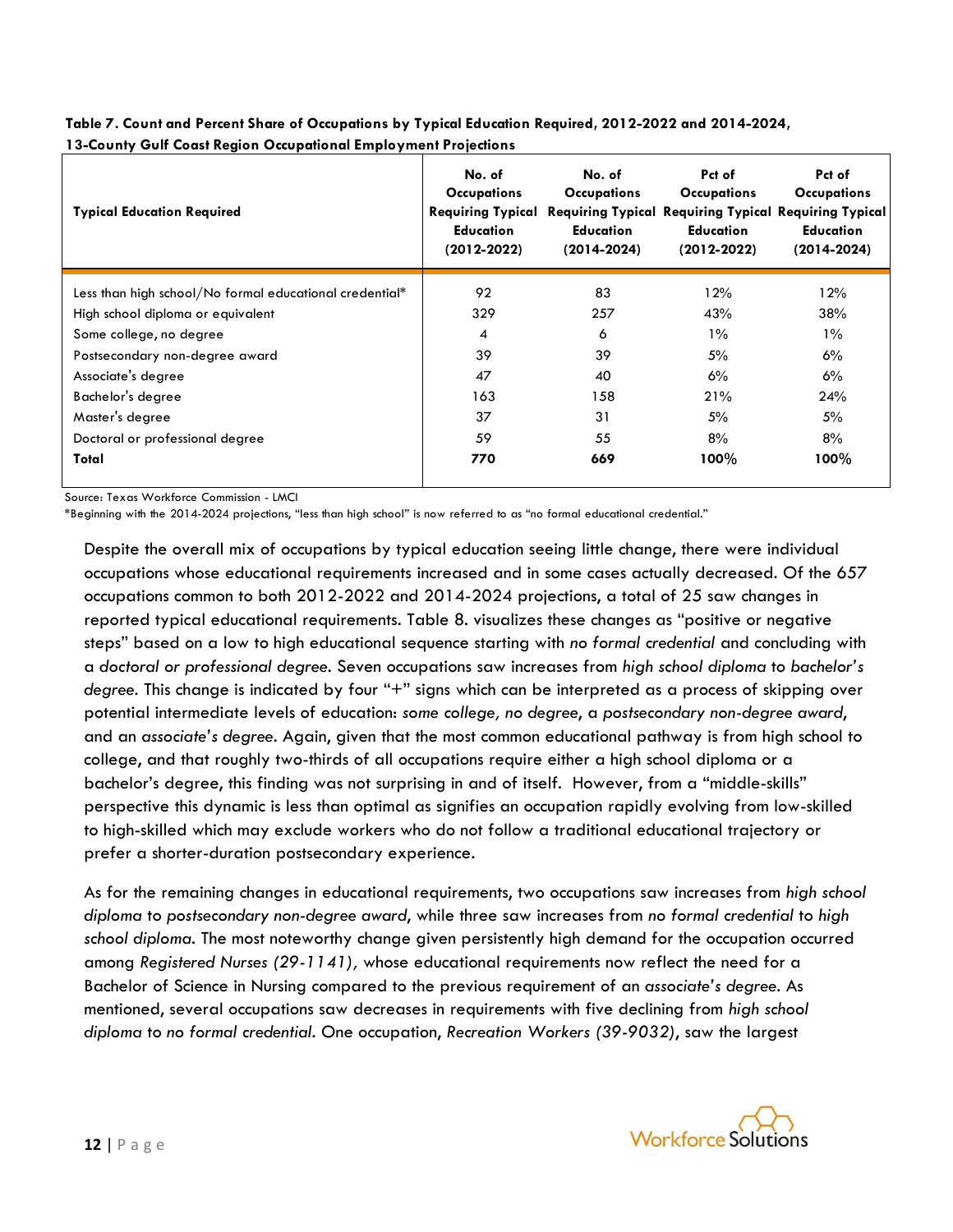decrease in educational requirements from *bachelor's degree* to a *high school diploma or equivalent*. (See Table 7.)

| Table 8. Occupations Experiencing Changes in Typical Educational Requirements, 2012-2022 and 2014-2024, |
|---------------------------------------------------------------------------------------------------------|
| 13-County Gulf Coast Region Occupational Employment Projections                                         |

| <b>SOC</b> | <b>Occupational Title</b>                                    | 2012-2022<br><b>Typical Ed. Requirements</b> | 2014-2024<br><b>Typical Ed. Requirements</b> | Change in Ed.<br>Requirement |
|------------|--------------------------------------------------------------|----------------------------------------------|----------------------------------------------|------------------------------|
| 11-9199    | Managers, All Other                                          | High school                                  | Bachelor's                                   | $+ + + +$                    |
| 13-1021    | <b>Buyers &amp; Purchasing Agents, Farm Products</b>         | High school                                  | Bachelor's                                   | $+ + + +$                    |
| 13-1022    | Wholesale & Retail Buyers, Ex. Farm Products                 | High school                                  | <b>Bachelor's</b>                            | $+ + + +$                    |
| 13-1023    | Purchasing Agents, Ex. Wholesale, Retail, & Farm Products    | High school                                  | Bachelor's                                   | $+ + + +$                    |
| 13-1199    | <b>Business Operations Specialists, All Other</b>            | High school                                  | Bachelor's                                   | $+ + + +$                    |
| 21-1011    | Substance Abuse & Behavioral Disorder Counselors             | High school                                  | Bachelor's                                   | $+ + + +$                    |
| 27-1013    | Fine Artists, Inc. Painters, Sculptors, & Illustrators       | High school                                  | Bachelor's                                   | $+ + + +$                    |
| 43-4161    | Human Resources Assistants, Ex. Payroll & Timekeeping        | High school                                  | Associate's                                  | $+ + +$                      |
| 49-3052    | Motorcycle Mechanics                                         | High school                                  | Postsecondary non-degree                     | $+ +$                        |
| 49-3023    | Auto Service Technicians & Mechanics                         | High school                                  | Postsecondary non-degree                     | $+ +$                        |
| 39-2021    | Nonfarm Animal Caretakers                                    | No formal credential                         | High school                                  | $^+$                         |
| 53-7072    | Pump Operators, Except Wellhead Pumpers                      | No formal credential                         | High school                                  | $\, +$                       |
| 53-7073    | <b>Wellhead Pumpers</b>                                      | No formal credential                         | High school                                  | $\ddot{}$                    |
| 19-4061    | Social Science Research Assistants                           | Associate's                                  | Bachelor's                                   | $\pm$                        |
| 29-1141    | <b>Registered Nurses</b>                                     | Associate's                                  | Bachelor's                                   | $^{+}$                       |
| 43-3031    | Bookkeeping, Accounting, & Auditing Clerks                   | High school                                  | Some college, no degree                      | $^+$                         |
| 27-1012    | <b>Craft Artists</b>                                         | High school                                  | No formal credential                         |                              |
| 27-2042    | <b>Musicians &amp; Singers</b>                               | High school                                  | No formal credential                         |                              |
| 33-9091    | <b>Crossing Guards</b>                                       | High school                                  | No formal credential                         |                              |
| 33-9092    | Lifeguards, Ski Patrol, & Other Rec. Protective Svc. Workers | High school                                  | No formal credential                         |                              |
| 47-4031    | <b>Fence Erectors</b>                                        | High school                                  | No formal credential                         |                              |
| 51-1011    | First-Line Supervisors of Production & Operating Workers     | Postsecondary non-degree                     | High school                                  |                              |
| 29-9099    | Healthcare Practitioners & Technical Workers, All Other      | <b>Bachelor's</b>                            | Postsecondary non-degree                     |                              |
| 53-5021    | Captains, Mates, & Pilots of Water Vessels                   | Bachelor's                                   | Postsecondary non-degree                     |                              |
| 39-9032    | <b>Recreation Workers</b>                                    | Bachelor's                                   | High school                                  |                              |
|            |                                                              |                                              |                                              |                              |

Source: Texas Workforce Commission - LMCI

\*Beginning with the 2014-2024 projections, "less than high school" is now referred to as "no formal educational credential."

+ Indicates the number of steps in increased educational requirements, exclusive of the initial educational requirement.

- Indicates the number of steps in decreased educational requirements, exclusive of the initial educational requirement.

**Note**: the assumed educational sequence from low to high is as follows: no formal credential, high school diploma, some college no degree, postsecondary non-degree award, associate's degree, bachelor's degree, master's degree, doctoral or professional degree.

# **Changes in Work Experience in a Related Occupation Required across Projections**

The dimension *Work Experience in a Related Occupation* can also provide complementary occupational information along with the *Typical Educational Requirements* previously discussed. Per the Bureau of Labor Statistics, the former "captures experience that is commonly considered necessary by employers or is a commonly accepted substitute for other, more formal types of training or education." While it is not

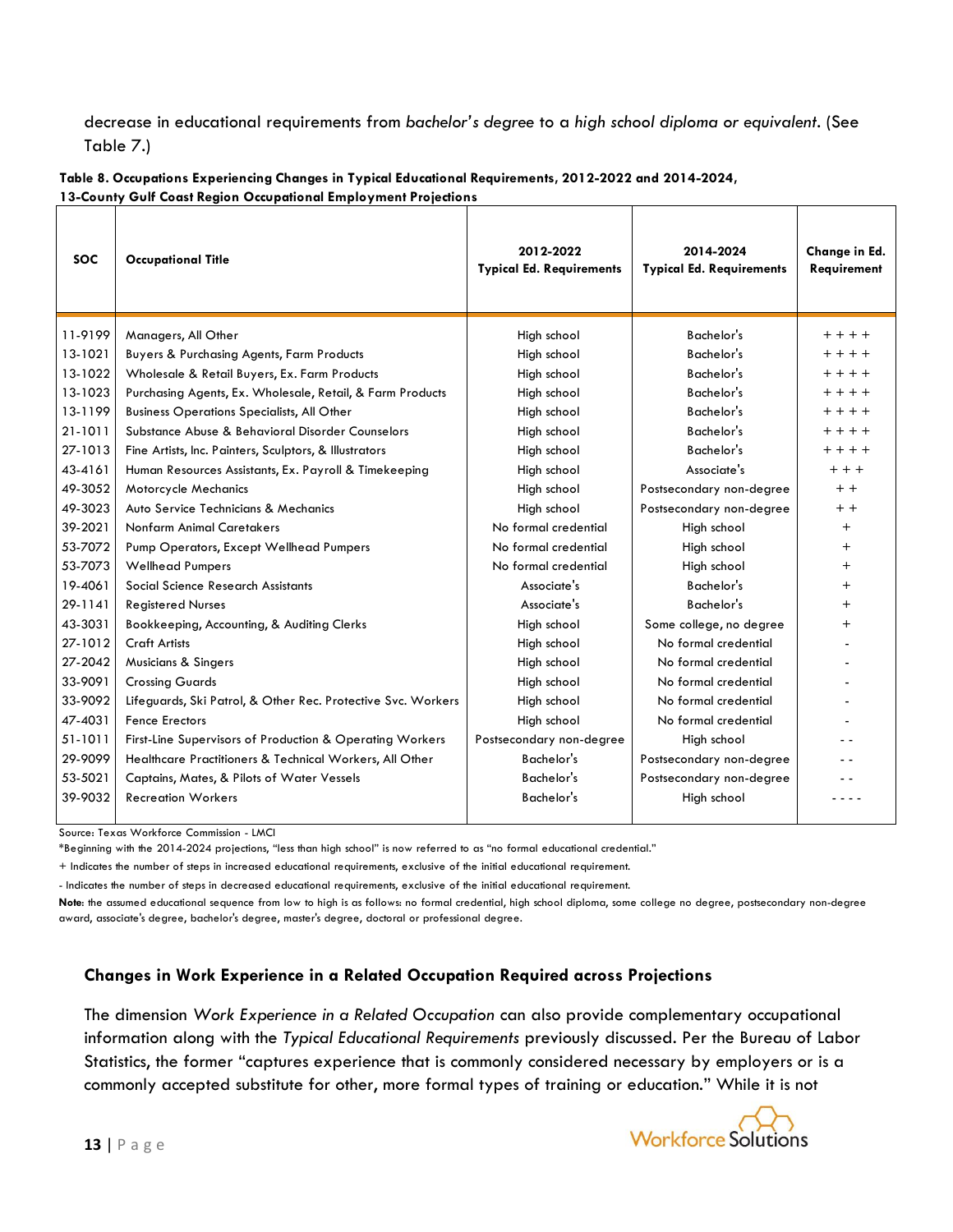especially common for an occupation to require related work experience (roughly only 1 in 10 have this requirement), of the 657 occupations common to both 2012-2022 and 2014-2024 projections, nine saw changes in the amount of work experience required in a related occupation. Similar to the step-sequence employed in the previous analysis, a "+" or "-" was used to indicate movement between the three possible amounts of work experience: *none*, *less than 5 years*, and *5 years or more*. Six saw increases from *none* i.e. no work experience in a related occupation required to *less than 5 years*. A single occupation, *General & Operations Managers (SOC 11-1021)*, saw an increase from *less than 5 years* to *5 years or more*. Two saw decreases in work experience required with one dropping from *5 years or more* to *less than 5 years* while another fell from *less than 5 years* to no work experience required. (See Table 9.)

**Table 9. Occupations Experiencing Changes in Work Experience in a Related Occupation Required, 2012-2022 and 2014- 2024,** 

| SOC.    | <b>Occupational Title</b>                          | 2012-2022<br>Work Experience in a<br><b>Related Occupation</b><br>Required | 2014-2024<br>Work Experience in a<br><b>Related Occupation</b><br>Required | <b>Change in Work</b><br>Exp.<br>Requirement |
|---------|----------------------------------------------------|----------------------------------------------------------------------------|----------------------------------------------------------------------------|----------------------------------------------|
| 11-9111 | <b>Medical &amp; Health Services Managers</b>      | None                                                                       | Less than 5 years                                                          | $^+$                                         |
| 13-1075 | <b>Labor Relations Specialists</b>                 | None                                                                       | Less than 5 years                                                          |                                              |
| 13-1141 | Compensation, Benefits, & Job Analysis Specialists | None                                                                       | Less than 5 years                                                          | $^{+}$                                       |
| 25-1081 | <b>Education Teachers, Postsecondary</b>           | None                                                                       | Less than 5 years                                                          | $^+$                                         |
| 29-2053 | Psychiatric Technicians                            | None                                                                       | Less than 5 years                                                          | $^{+}$                                       |
| 53-5021 | Captains, Mates, & Pilots of Water Vessels         | None                                                                       | Less than 5 years                                                          | $^{+}$                                       |
| 11-1021 | <b>General &amp; Operations Managers</b>           | Less than 5 years                                                          | 5 years or more                                                            | $^{+}$                                       |
| 45-2021 | <b>Animal Breeders</b>                             | Less than 5 years                                                          | None                                                                       |                                              |
| 11-9033 | <b>Education Administrators, Postsecondary</b>     | 5 years or more                                                            | Less than 5 years                                                          |                                              |

Source: Texas Workforce Commission - LMCI

+ Indicates an increase in the amount of work experience in related occupation required, exclusive of the initial work experience level required. - Indicates an decrease in the amount of work experience in related occupation required, exclusive of the initial work experience level required. Note: the assumed work experience sequence from low to high is as follows: none, less than 5 years, 5 years or more.

# **Changes in On-the-job Training Required across Projections**

A third and final feature of the occupational employment projections that provides additional insight into job requirements is that of *On-the-job Training (OJT)*. This dimension differs from *Typical Education* and *Work Experience* in that according to the Bureau of Labor Statistics it is "training or preparation that is typically needed, once employed in an occupation, to attain competency in the occupation. Training is occupation specific rather than job specific; skills learned can be transferred to another job in the same occupation." For an incumbent worker, a change in the amount of on-the-job training required can have a significant impact on the amount of time needed to reach proficiency, hence given the changes across projections previously discussed, it was worth examining the OJT from this perspective as well. We again employ a step-sequence to quantify the changes, which in order from low to high are: *none* i.e. no OJT